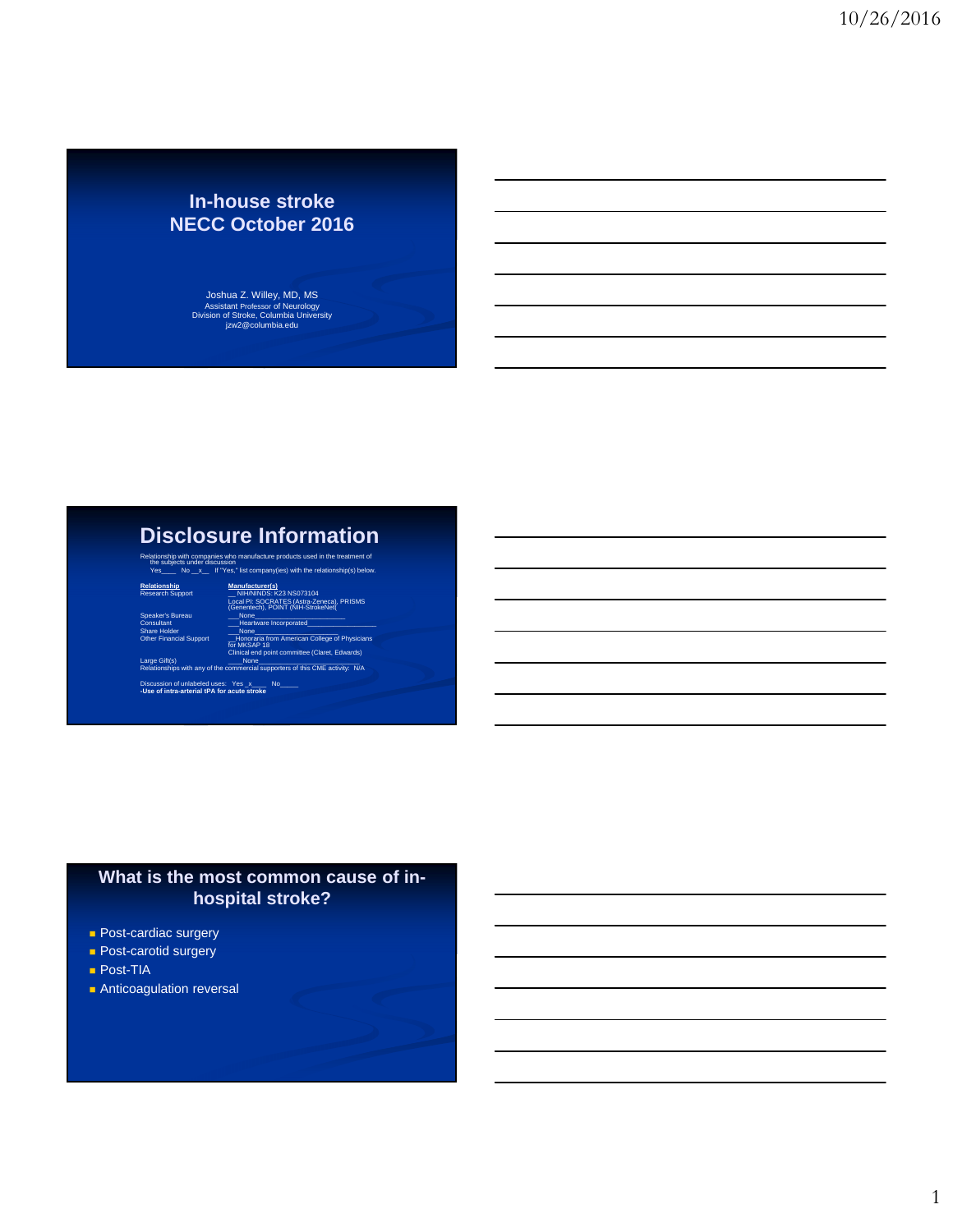





#### **In-hospital thrombolysis**

- Door to needle times are significantly delayed for the inhospital stroke:
	- **Delayed recognition**
	- Delayed imaging acquisition
	- Availability of a bed for thrombolysis **Pharmacy stocking the pharmacy**
- **Smaller proportion of patients**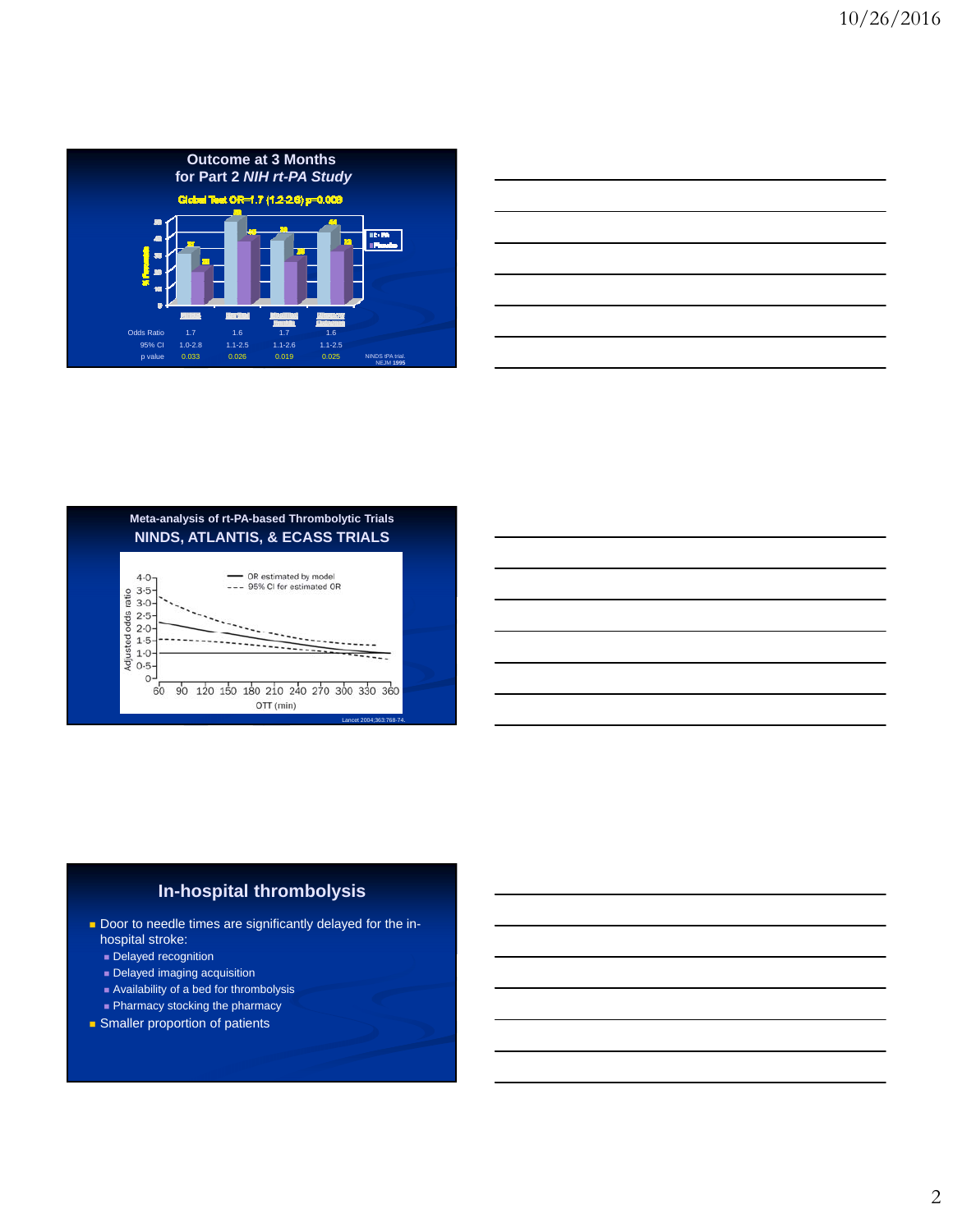### **Treatment Beyond 3 Hours**

- **Intra-arterial treatment previously reserved for** a major vessel occlusion, or when tPA is contraindicated
	- 3-6 hours Intra-arterial thrombolytic studied in the PROACT study (JAMA 1999). Clinical benefits at 3 months
- **Multiple clinical trials showed a clinical benefit**





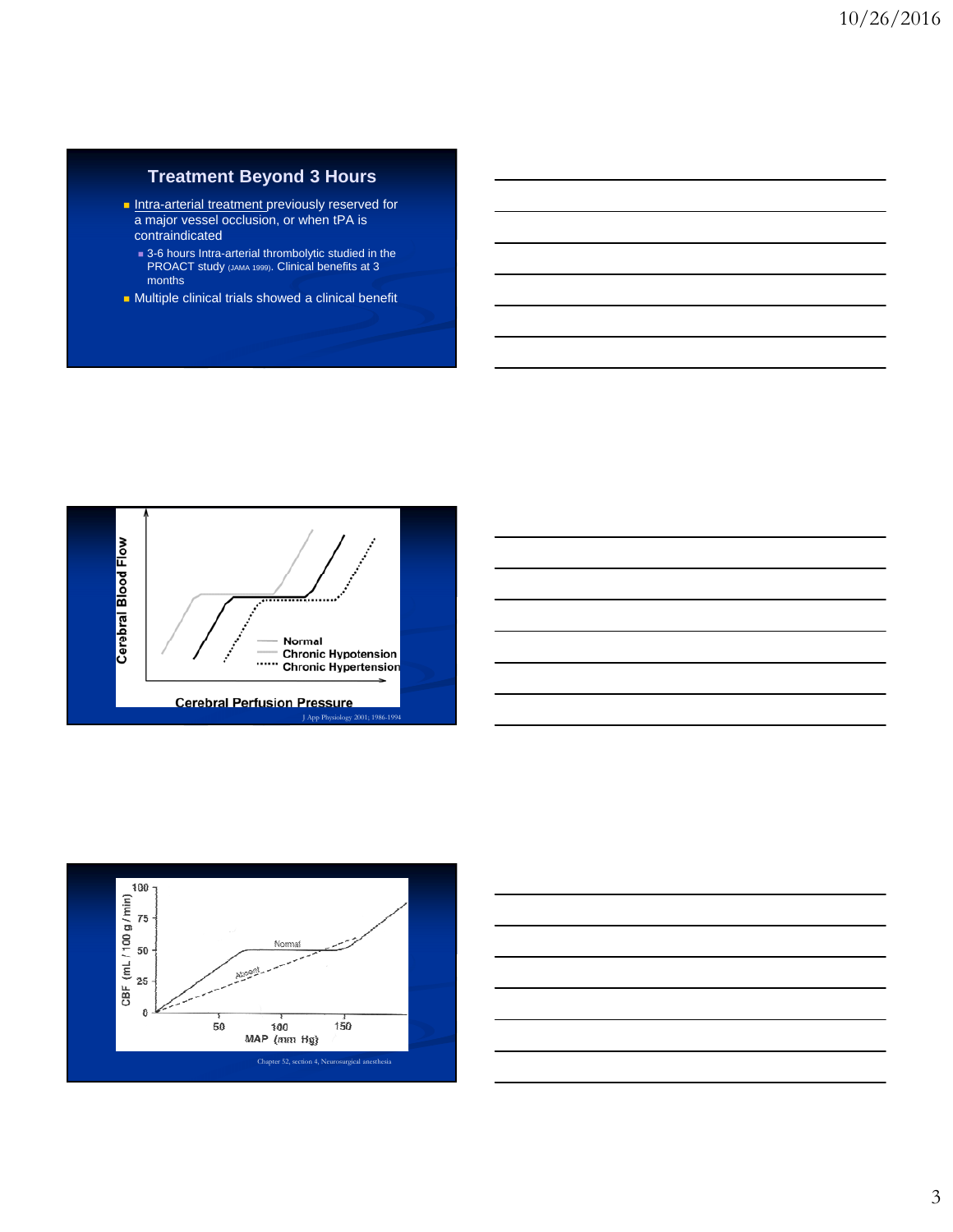### **Cerebral Response to Hypoperfusion** Limit of autoreg. **Critical** Perfusion **Ischemia** Cerebral blood volume (CBV) CBF

## **Transplant patient**

- **Medications:** 
	- Can lead to the posterior reversible vaso-constriction syndromes (part FK 506)
- **CNS** infections
- **Bacterial meningitis**

Courtesy of Dr. R. Marshall

Angio-invasive aspergillus

#### **PRES/RCVS/etc**

- **Call-Fleming post-partum angiopathy and** other 1/1 syndromes
	- Abrupt HA/N/szs, strokes frequently occipital and in the borderzone
	- 2/2 syndromes: SAH spasm, carcinoid, hyperCa+2, severe **HTN**, Porphyria
- **Eclampsia: as above, seizures, systemic dz**
- **Medication and drug induced**
- Transplant medications, SSRI, stimulants, IV-IG **PRES** is a complication of the RCVS (Chen, Ann Neurol
- 2010). Vessels tend to normalize at 3 months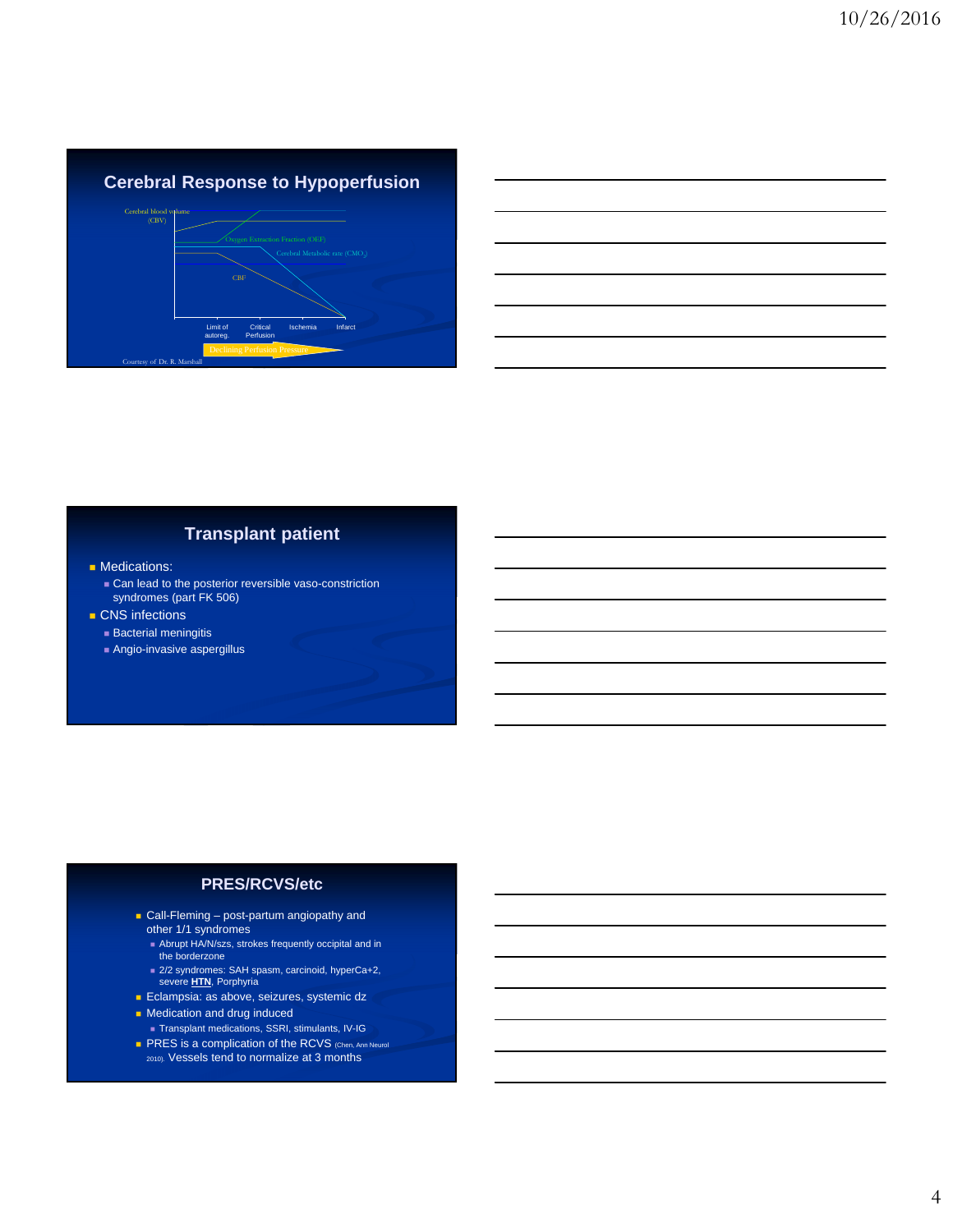

|                                                                                                                          |                                                                                                                      |  |  | the control of the control of the |
|--------------------------------------------------------------------------------------------------------------------------|----------------------------------------------------------------------------------------------------------------------|--|--|-----------------------------------|
| <u>se a componente de la componente de la componente de la componente de la componente de la componente de la com</u>    | <u> 1988 - Andrea Santa Andrea Andrea Andrea Andrea Andrea Andrea Andrea Andrea Andrea Andrea Andrea Andrea Andr</u> |  |  |                                   |
| <u>successive and the second control of the second control of the second control of the second control of the second</u> |                                                                                                                      |  |  | _________                         |
|                                                                                                                          |                                                                                                                      |  |  |                                   |
| <u> Alexandro de la contrada de la contrada de la contrada de la contrada de la contrada de la contrada de la con</u>    |                                                                                                                      |  |  |                                   |
|                                                                                                                          |                                                                                                                      |  |  |                                   |



#### **Bacterial Endocarditis**

- Neurological manifestations present in 25% to 45% in many series. After one week on Abx, neurological complications are < 10%
- **Nortality of 80% for ruptured mycotic aneurysms.**<br>These are rare.
- Complications:
- Stroke (9-22%). Up to 75% at the time of admit
- ICH/SAH in 2-8% (most **not** aneurysmal)
- **CNS** infection: meningitis or abscess ■ Embolic risk: On IV Abx risk of stroke 0.5%/d to 0.3%/d

*Prabakharan. Continuum Neurology 2008*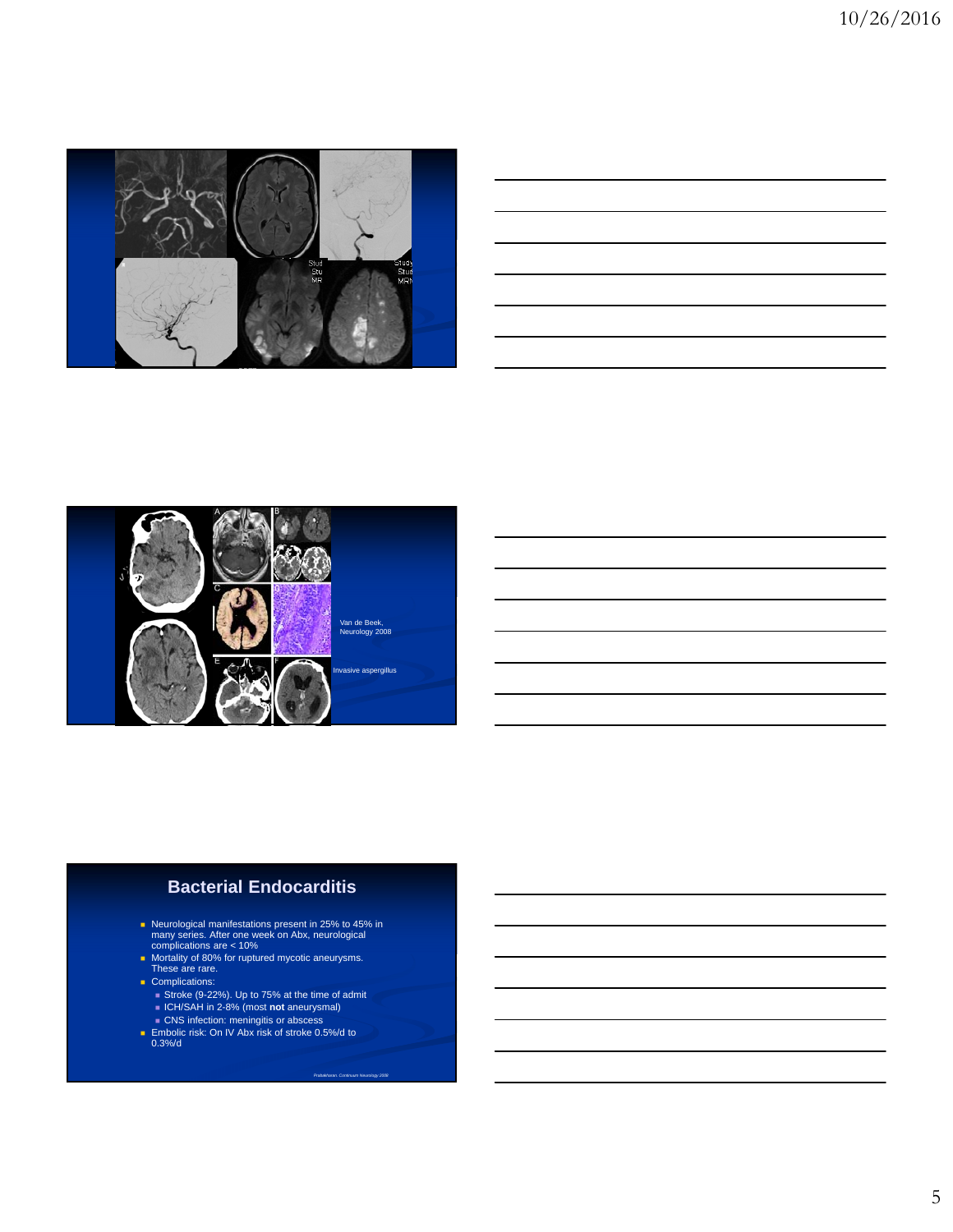#### **Bacterial Endocarditis**

- Most mycotic aneurysms respond to treatment, angiography probably not warranted
- Indications for angiogram: ICH/SAH, risk assessment prior to cardiac surgery, focal neurological symptoms
- 
- Mycotic aneurysms are usually small and distal not well seen with CTA/MRA; GRE imaging
- Anti-thrombotics do not seem to affect the rate of embolization
- With mechanical valve, may need to A/C, but ICH risk can be very high with S. Aureus

Prabakharan. Continuum Neurology 2008







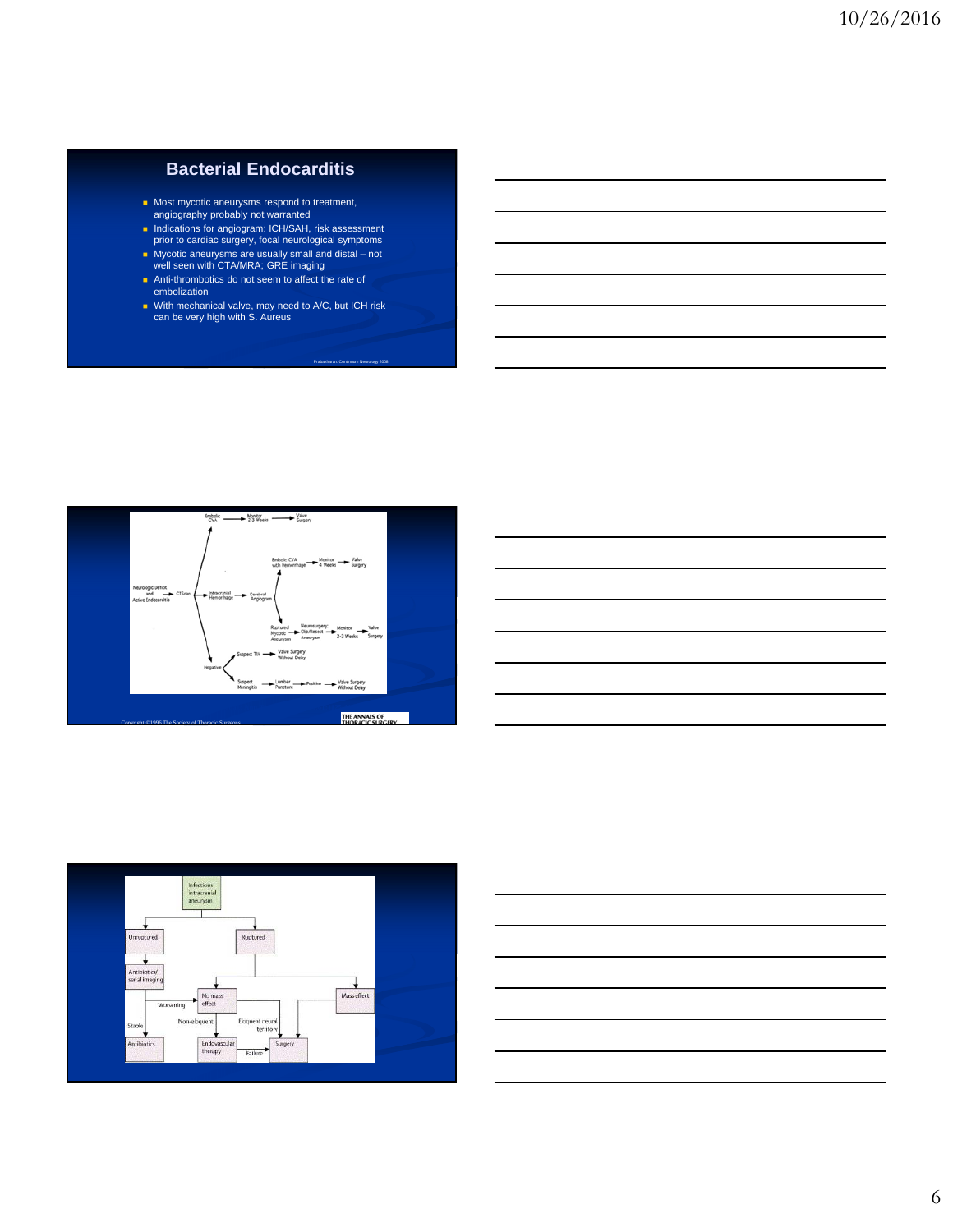

#### **What is the most common cause of perioperative stroke?**

- **Anesthesia**
- **Air embolism**
- Hypoxic-ischemic injury
- **Atrial embolism**

#### **Stroke after surgery**

- **In general risk of stroke after all surgeries is low except for vascular procedures**
- **B** Isolated CABG rate 1.4-3.8%
- Valve procedures up to 9.7%
- **Aortic repair and dissection 3-6% spinal cord stroke**
- Rates after CEA in CREST 2.3% vs 4.1% in CAS

Adapted from Selim, NEJM 2007; Mohr JP 5th edition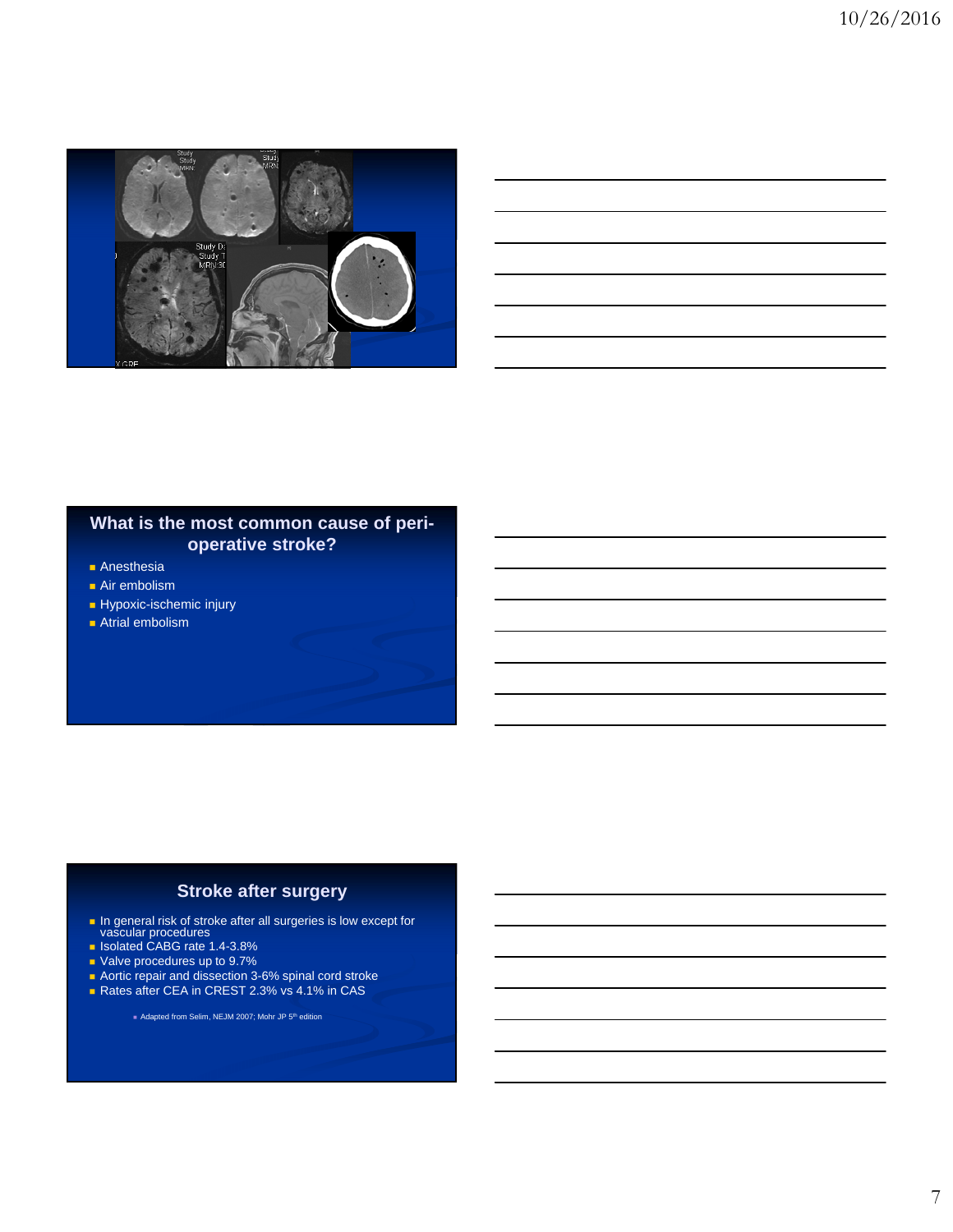

| <u> 1989 - Andrea Santana, amerikana amerikana amerikana amerikana amerikana amerikana amerikana amerikana amerik</u> |  |  |
|-----------------------------------------------------------------------------------------------------------------------|--|--|
| <u> 1989 - Johann Stoff, amerikansk politiker (d. 1989)</u>                                                           |  |  |
| <u> 1989 - Johann Stoff, amerikansk politiker (d. 1989)</u>                                                           |  |  |
| <u> 1989 - Johann Stoff, deutscher Stoff, der Stoff, der Stoff, der Stoff, der Stoff, der Stoff, der Stoff, der S</u> |  |  |
| <u> 1989 - Johann Stoff, deutscher Stoffen und der Stoffen und der Stoffen und der Stoffen und der Stoffen und de</u> |  |  |
| <u> 1989 - Johann Stoff, deutscher Stoff, der Stoff, der Stoff, der Stoff, der Stoff, der Stoff, der Stoff, der S</u> |  |  |
|                                                                                                                       |  |  |

 $\overline{a}$ 

#### **Mechanisms of stroke**

- Most strokes are not from hypo-perfusion
- **Peri-operative strokes most common on day #2**, with cardio-embolic etiology most likely
- 
- **Stopping warfarin** Rare causes:
	-
	- Air embolism ■ Fat embolism
	- Paradoxical emboli
	- **Dissection**
- Risk factors: HTN, renal disease, cardiac disease, stroke, AF (Bateman, Anesthesiology 2009)

Selim, NEJM 2007

#### **Special situations**

- Spinal cord stroke:
	- Most often seen in context of aortic dissection
	- **Presents with paraplegia / retention**
	- Infarction at level of spinal cord watershed
	- **Emboli to the lower thoracic cord**
	- Likely benefit from prophylactic lumbar shunting risk of subdural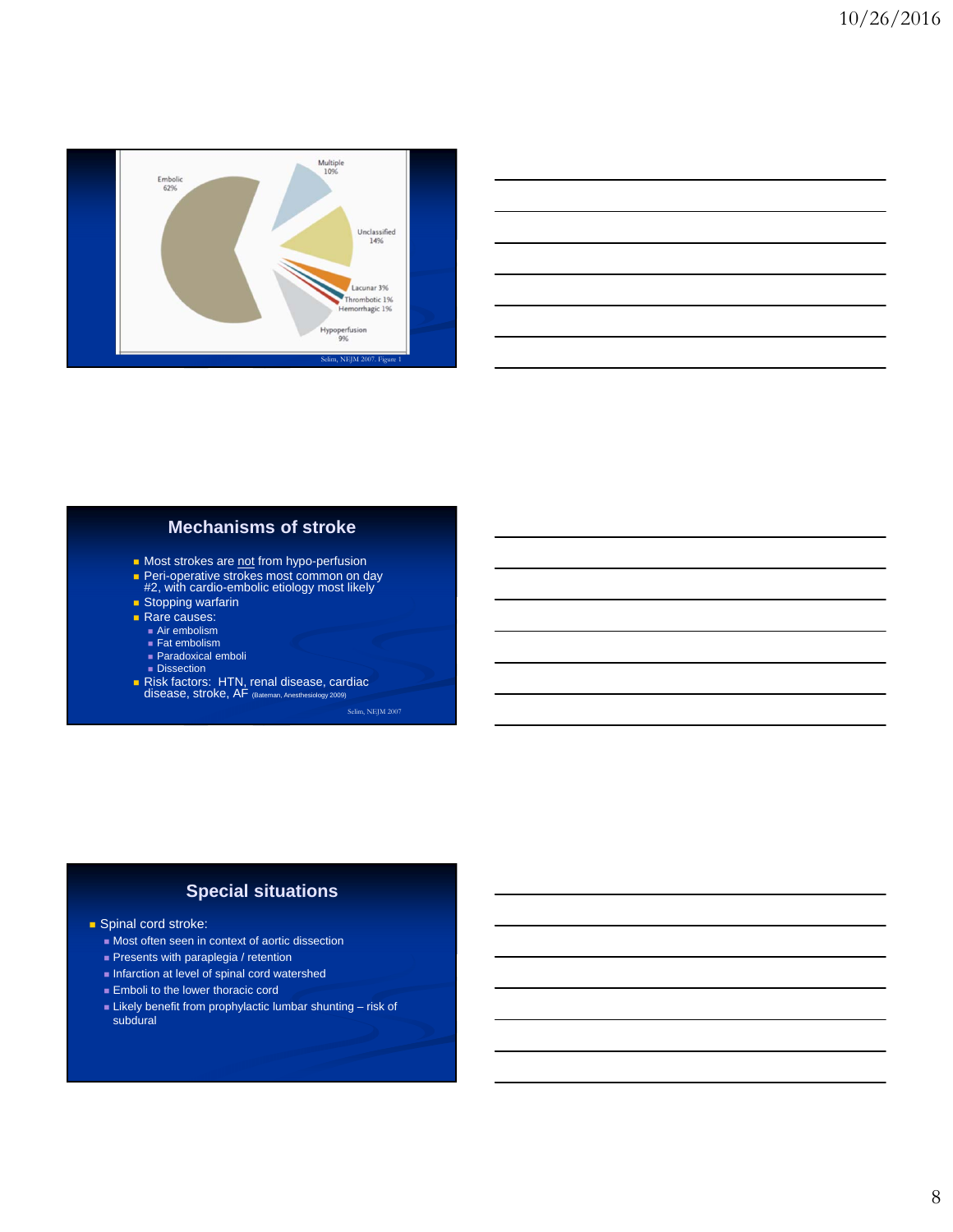#### **Combined CEA and CABG**

- High rates of peri-operative stroke with CABG with carotid stenosis Stroke rate only appears higher among patients with *symptomatic* disease (Kougias,
- Simultaneous surgery seems intuitive<br>
 In Canada 0.5% of CABG were combined with CEA, with stroke and<br>
death rate being 2.6 times higher (Hill, Neurology 2005)
- RCT (n = 185) showed 8.8% rate of peri-operative stroke if CEA delayed ersus combined procedure (1.0%) (Illu
	- The rates in the medical arm are unusually high, and most strokes are not due to the ICA (Naylor, J Vasc surg 2012) Excluded patients with emergency procedures and aortic disease
- Staged procedure also appears safe (Santos, Ann Vasc sur

#### **Mechanical circulatory support**

- Risk factors for stroke (Kato, J Heart Lung Transpl 2012)
	- **Prior stroke, malnutrition and inflammation, infection**
	- **Ischemic and hemorrhagic strokes often co-existed**
	- Role of therapeutic a/c less clear
- **Underlying AF and cardiac function (Nakajima Circ J 2011) Hemorrhagic stroke** 
	- Endocarditis should be suspected (Aggarwal ASAIO 2012)
	- $\blacksquare$  Hemorrhagic transformation
	- Coagulopathy: often patients on aspirin, dipyridamole, and warfarin

#### **Epidemiology of LVAD stroke**

- Stroke is a leading causes of mortality
- INTERMACS reports (Kirklin, JHLT 2014)
- **Heart Mate II clinical trials** 
	- 8% developed a hemorrhagic stroke
- HVAD trials: hemorrhagic stroke risk and reports with hypertension
- Other reports: generally 15% overall rate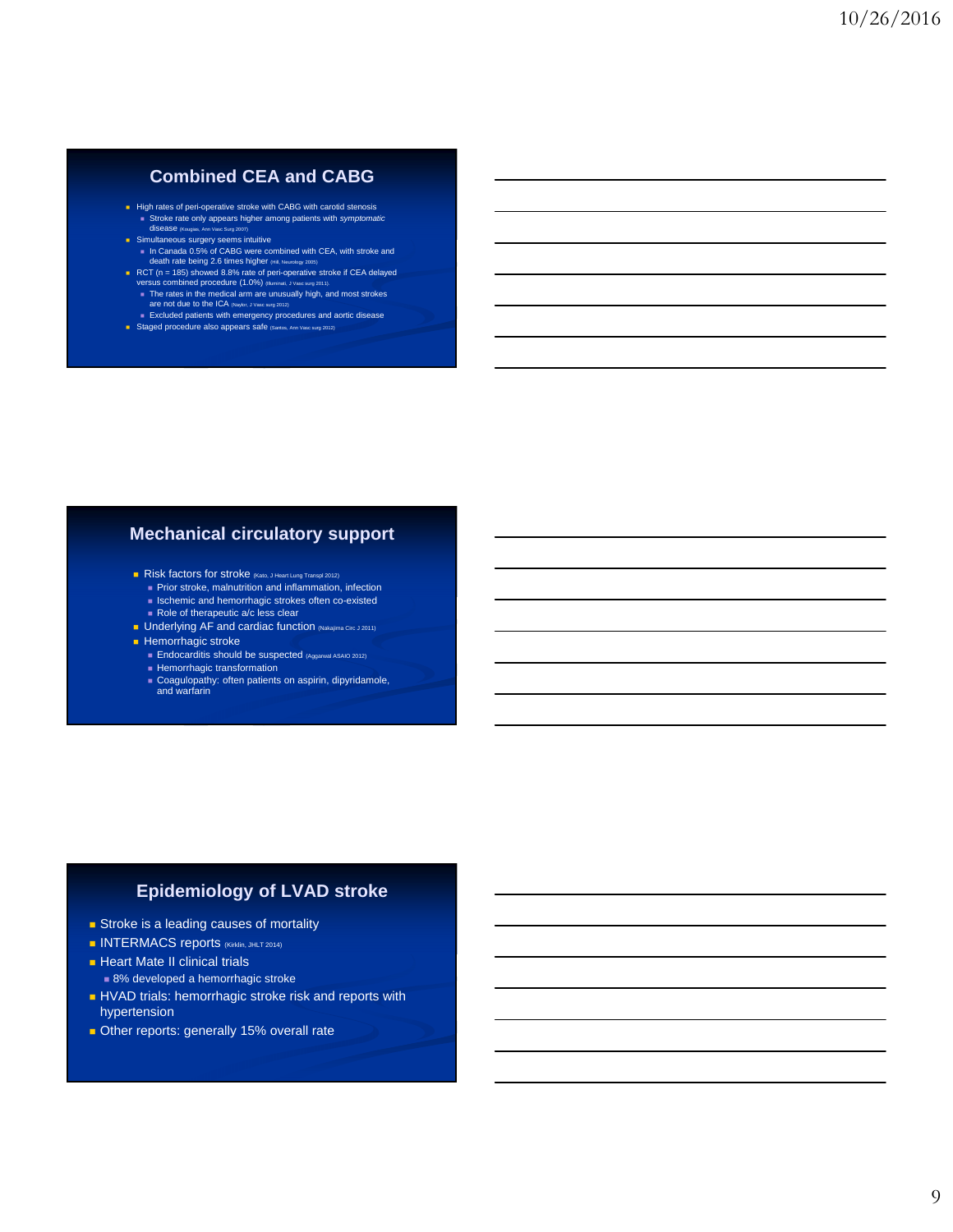

| <u> 1989 - Johann Stoff, Amerikaansk konst</u> |  |  |
|------------------------------------------------|--|--|
|                                                |  |  |
|                                                |  |  |
|                                                |  |  |
|                                                |  |  |
|                                                |  |  |
|                                                |  |  |
|                                                |  |  |
|                                                |  |  |
|                                                |  |  |
|                                                |  |  |
|                                                |  |  |
|                                                |  |  |
|                                                |  |  |
|                                                |  |  |
|                                                |  |  |
|                                                |  |  |
| and the contract of the contract of            |  |  |
|                                                |  |  |



#### **Risk factors for stroke**

- Risk factors for stroke (Kato, J Heart Lung Transpl 2012)
	- **Prior stroke, malnutrition and inflammation, infection**
	- **Ischemic and hemorrhagic strokes often co-existed**
- Role of therapeutic a/c less clear
- **Underlying AF** and cardiac function (Nakajima Circ J 2011)

#### $\blacksquare$  Hemorrhagic stroke

- **Endocarditis should be suspected but rare (Aggarwal ASAIO 2012)**
- **Hemorrhagic transformation**
- Coagulopathy? often patients on aspirin, dipyridamole, and warfarin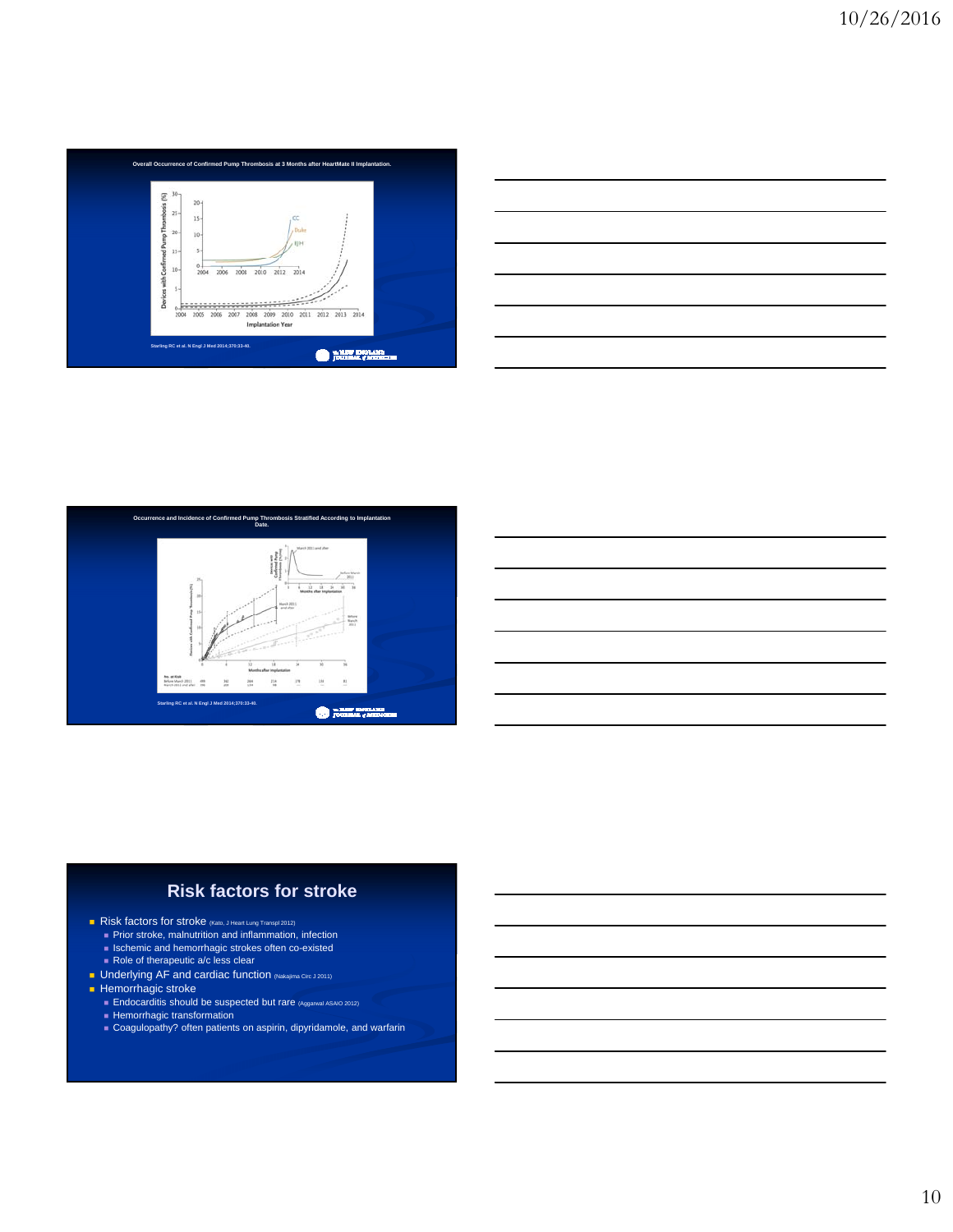#### **Risk factors ischemic stroke**

#### **Pump thombosis**

- Surprisingly cases of pump thrombosis by INTERMACS definition do not have stroke Our experience parallels this
- 
- **Aortic valve opening and thrombosis in the aorta and carotid due to flow type** (Mehra, J Heart Lung Transpl 2014)
- **Anticoagulation: neither necessary nor sufficient**

#### **Large artery atherosclerosis: challenges in diagnosis**

#### **Risk factors hemorrhagic stroke**

- **Anticoagulation**
- **Cerebral amyloid angiopathy** Rare under age 55
	- Average age of stroke (54)
- $\blacksquare$  Infection
- **Trauma?**
- $\blacksquare$  Is it really hemorrhagic conversion how do we tell?

#### **Blood pressure?**

- $MAP > 90$  with HVAD (Najjar, JHLT 2014)
- Not on antihypertensives a risk factor for Stroke (Lampert, Ann Thor Surg 2014
- **Makes sense: consistent risk factor for stroke** in the general stroke population (Go, Circulation 2014)
- **BP** on discharge associated with subsequent stroke (Nassif, JHLT 2015) - > median 48hrs prior to d/c
- High DopplerBP associated with ICH, not ischemic stroke, and also worsening baseline renal function (Saeed, Circ Heart Fail 2015)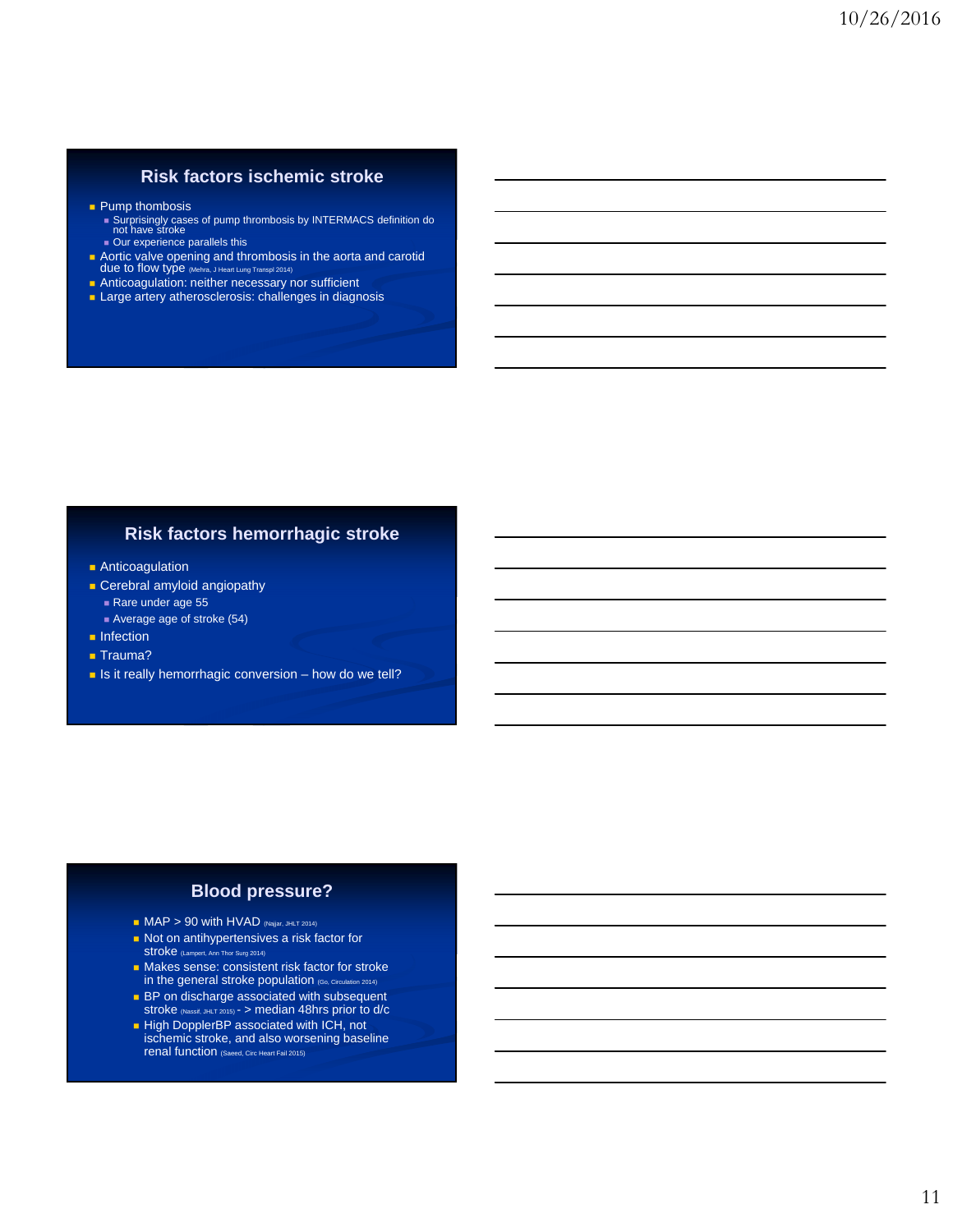#### **Hemorrhagic stroke**

- **ICH** and hemorrhagic conversion are not well differentiated
- Rates of both are higher in the CF-LVAD population and not explained by coagulopathy, acquired vonWillebrand's disease, or renal failure
- Hypertension levels not typical for what conveys risk of stroke
- **Hemorrhagic conversion present at onset**

#### **Cerebral endothelial dysfunction**

- Study of exercise induced TCD (Cornwell, JHLT 2014) showed no impairment by device type
	- **Limitations of testing paradigm**
	- **Follow up showed restoration of sympathetic** nervous system activation with return of pulsatility (Cornwell, Circulation 2015)
- **Deta** Other studies on cerebral endothelium are lacking, including in animal models

#### **Stroke in ECMO**

- **Mayo clinic case series (Mateen, Arch Neurol 2011)** 
	- All patients had antecedent cardiac surgery or event
	- 87 adults, mean ECMO 91 hrs, 14 post arrest
	- Neuro events in 42 pts. Dx = SAH, ischemic stroke, HIE, coma, and brain death
	- $\triangleq$  50% of those with neuro events survived
	- **Predictors: age and nadir oxygen**